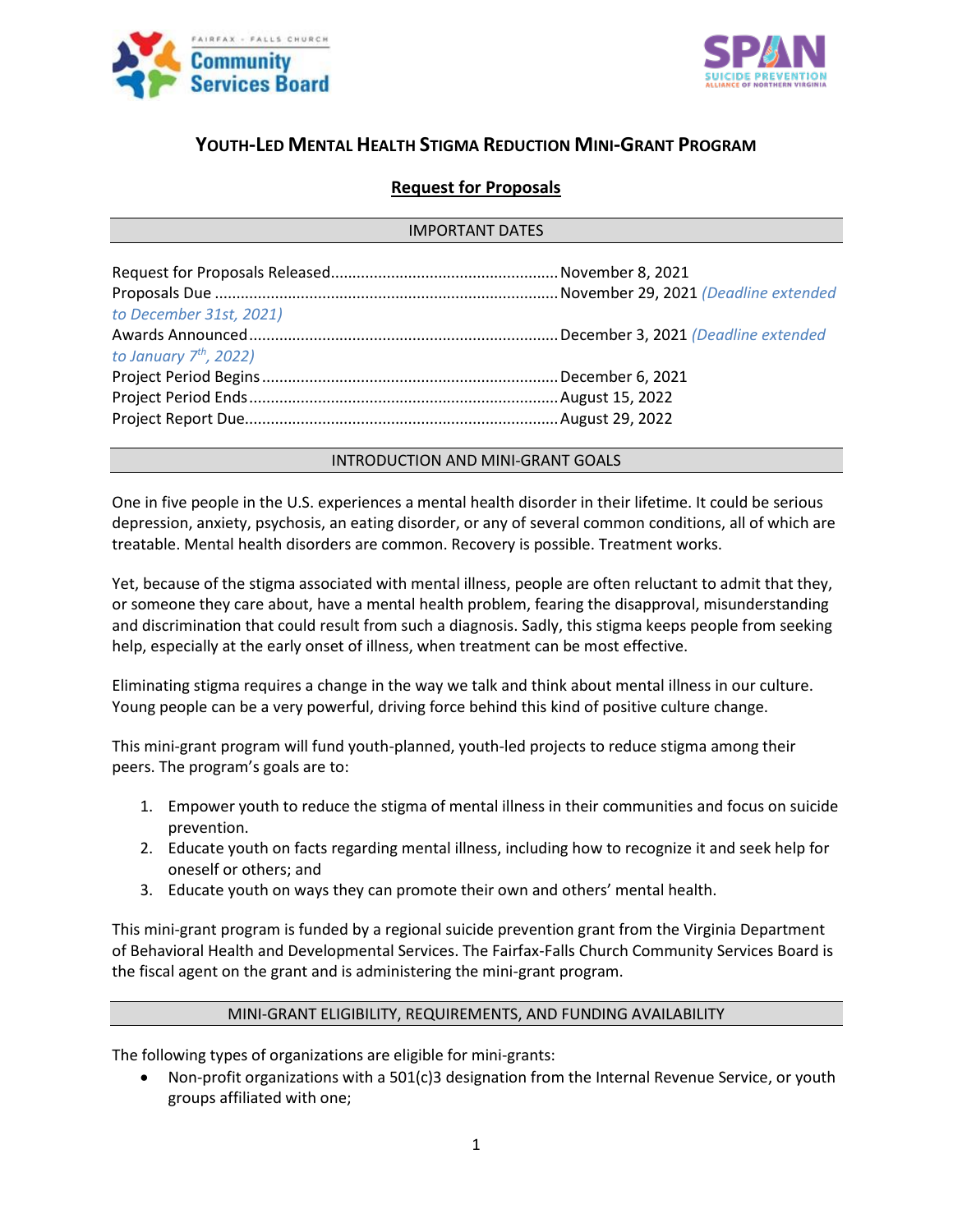



- Youth-serving groups affiliated with Fairfax County Public Schools;
- Public agencies other than the Fairfax-Falls Church Community Services Board.

Additionally, applicants must:

- Serve youth from Fairfax County, the City of Fairfax, and/or the City of Falls Church;
- Propose a project that is planned and implemented by youth. Adults can serve as mentors or sponsors, but cannot be project leads or facilitators.

A total of \$6,000 is available for the mini-grant program. Applicants may request up to \$1,000. It is anticipated that the average award will be between \$500 and \$1,000. Funding may not be used for salaries or other personnel costs.

While previous awardees will be eligible to receive mini-grants, applicants who have not received minigrants in the past will receive priority.

## MINI-GRANT APPLICATION AND IMPLEMENTATION PROCESS

To apply for a grant, email an application to [csbprevention@fairfaxcounty.gov.](mailto:csbprevention@fairfaxcounty.gov) An application form is attached, but it is recommended that applicants create an application in Word (or a similar word processing software) that responds to the questions on the application form. Contact us to receive the application in Word format. The document should be saved and submitted in .pdf format. An application should be no longer than three pages. Applications must be received by 11:59 p.m. on November 29, 2021*(Deadline extended to December 31st, 2021).*

Applicants should receive an acknowledgement that their application was received via email within one business day.

Applicants will be notified of their status by December 3, 2021*(Deadline extended to January 7 th, 2022)*. Awardees can begin project implementation as soon as December 6, 2021. Projects must be completed by August 15, 2022. Projects do not need to be implemented throughout the entire project period; and once completed you can submit the final report. (For example, they can take place over the course of one week.) Projects can be implemented in school or community settings.

Awardees will be required to submit a short final report by August 29, 2022. The report will include a narrative of the project, copies of any materials or pictures the project team wants to share, the number of youth reached (served) by the project or its various elements, and a description of the project's outcomes.

#### **CRITERIA**

Proposals will be scored based on the following criteria:

- Likely effectiveness the extent to which the project is likely to achieve the mini-grant program's goal of reducing the stigma of mental illness and focusing on suicide prevention among youth with a plan to measure or demonstrate effectiveness.
- Creativity the extent to which the project reflects originality and resourcefulness.
- Reach the number of youths served by the project.
- Replicability the extent to which the project could be implemented in other locations and/or in the future.
- Youth Implementation The extent to which youth are acting in leadership roles during the implantation of the project.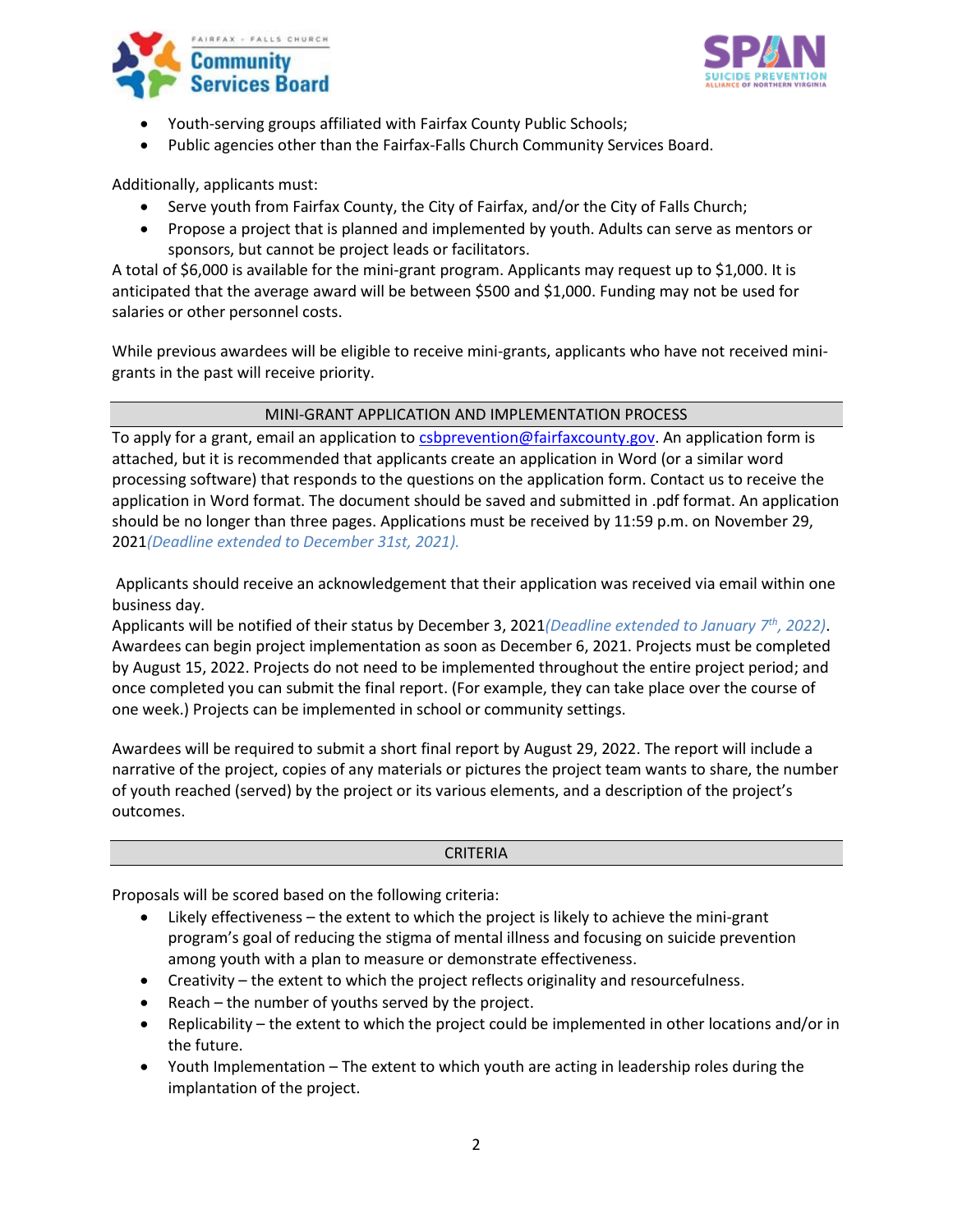



Applicants who have not received a mini grant in the past will receive an additional 10 points.

Proposals that do not clearly specify how youth will lead the planning and implementation of the project will not be considered.

Proposals will be reviewed and selected by representatives from the Fairfax County Promoting Mental Health Team and the Fairfax-Falls Church Community Services Board. This team is a committee of the Partnership for a Healthier Fairfax and is coordinating the implementation of the Northern Virginia Suicide Prevention Plan in Fairfax County.

An effort will be made to ensure geographical diversity among awardees.

#### **CONTACTS**

Please email requests for Word document versions of the application and questions regarding the minigrant program to: [csbprevention@fairfaxcounty.gov.](mailto:csbprevention@fairfaxcounty.gov)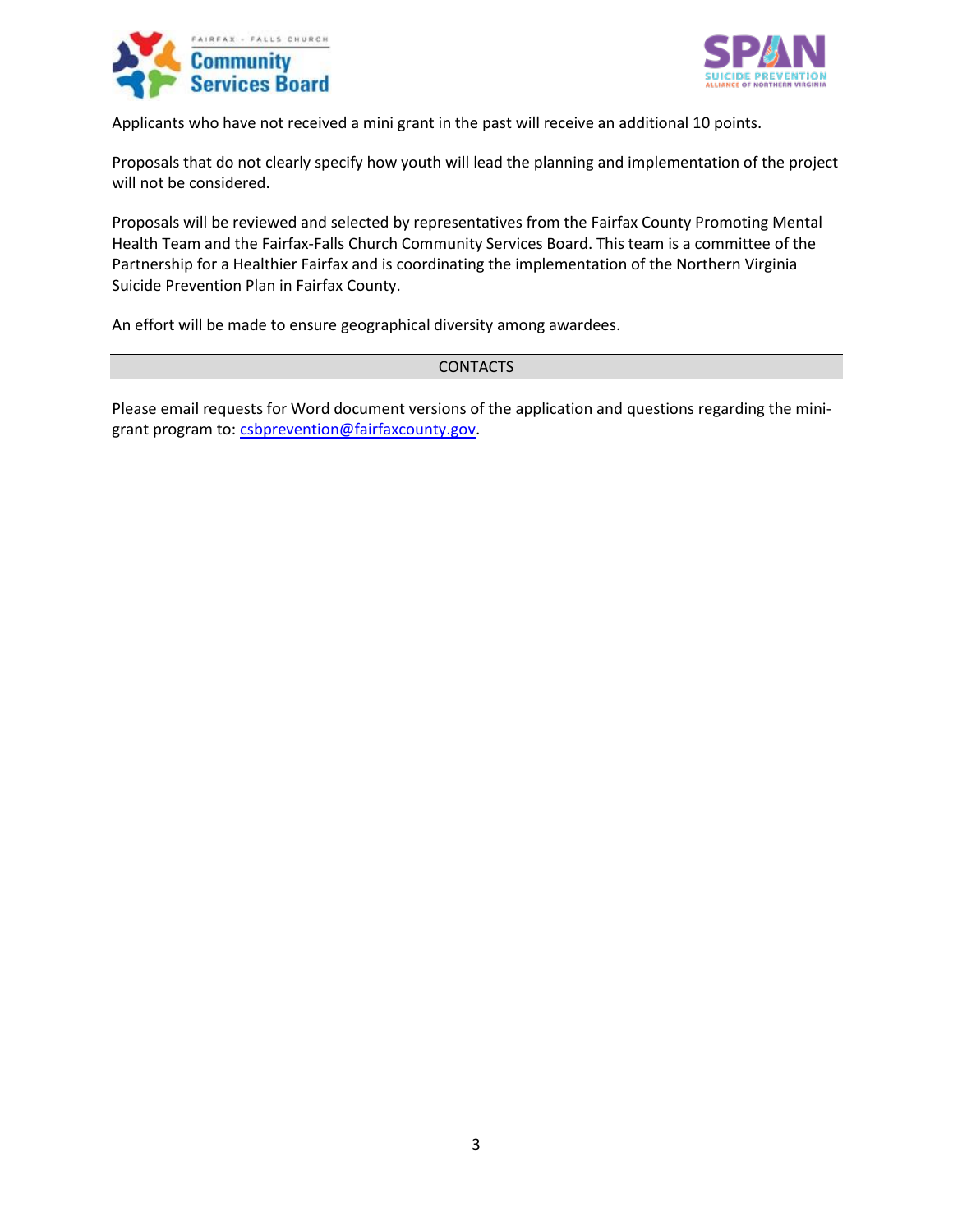



## **YOUTH-LED MENTAL HEALTH STIGMA REDUCTION MINI-GRANT PROGRAM**

## **Application**

### **Applicant Information**

- **1. Applicant name:**
- **2. Applicant address:**
- **3. Applicant web URL:**
- **4. Contact person name:**
- **5. Contact person title:**
- **6. Contact person email:**
- **7. Contact person phone:**
- **8. If contact person is a youth, please provide the name, title, email, and phone of an adult who will serve as the applicant's fiscal manager if awarded:**

#### **Project Information**

- **9. Project title:**
- **10. Estimated number of youth reached (served) by the project:**
- **11. Provide a short narrative describing the project, including where the project will be implemented:**
- **12. Describe how the project will lead toward reduced stigma regarding mental illness among youth:**
- **13. Describe how youth will be involved in the planning and implementation of the project:**
- **14. Will the project be implemented by an existing youth club or group? If yes, please provide the name and a short description of the group:**
- **15. Will the project utilize social media to help with messaging and promotion? If yes, please provide a short description, including account names.**
- **16. Provide a time line for the project:**